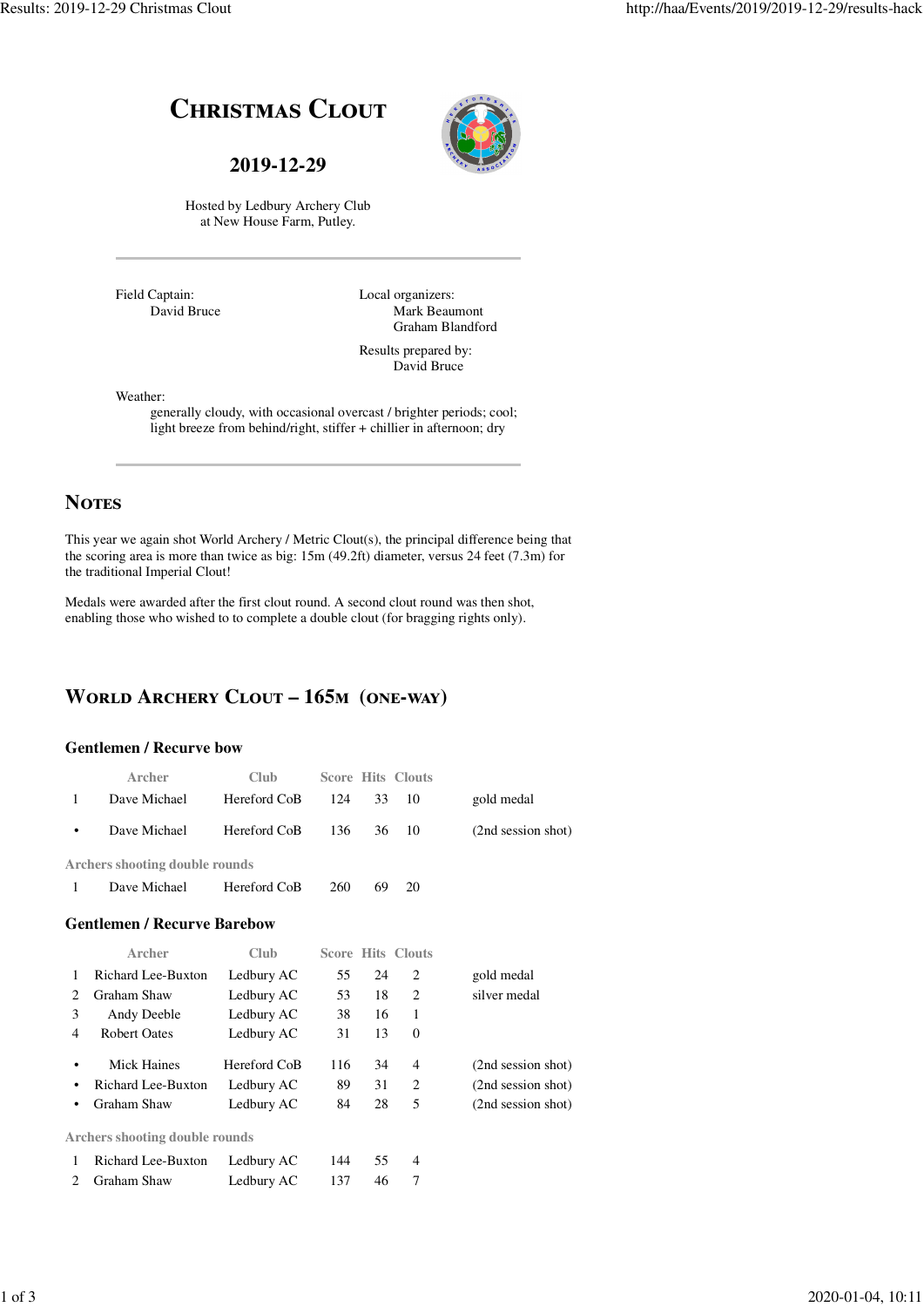#### **Gentlemen / Longbow**

|   | Archer                                | Club         |     |    | <b>Score Hits Clouts</b> |                    |
|---|---------------------------------------|--------------|-----|----|--------------------------|--------------------|
| 1 | <b>Mick Haines</b>                    | Hereford CoB | 103 | 31 | 5                        | gold medal         |
| 2 | George Hancock                        | Ledbury AC   | 75  | 27 | $\Omega$                 | silver medal       |
| 3 | Chris Claypole                        | Bromyard B   | 58  | 19 | 4                        | bronze medal       |
| 4 | Graham Blandford                      | Ledbury AC   | 48  | 21 | $\mathbf{0}$             |                    |
| 5 | Malcolm Speight                       | Ledbury AC   | 44  | 18 | 1                        |                    |
| 6 | Mark Beaumont                         | Ledbury AC   | 40  | 17 | $\mathbf{0}$             |                    |
| 7 | Martyn Cowley                         | Ledbury AC   | 36  | 13 | $\overline{c}$           |                    |
| 8 | Dave Williams                         | Hereford CoB | 15  | 7  | $\Omega$                 |                    |
| ٠ | Graham Blandford                      | Ledbury AC   | 59  | 22 | 3                        | (2nd session shot) |
| ٠ | David Cartwright                      | Hereford CoB | 43  | 19 | 1                        | (2nd session shot) |
| ٠ | Martyn Cowley                         | Ledbury AC   | 36  | 17 | 1                        | (2nd session shot) |
|   | <b>Archers shooting double rounds</b> |              |     |    |                          |                    |
| 1 | Graham Blandford                      | Ledbury AC   | 107 | 43 | 3                        |                    |
| 2 | Martyn Cowley                         | Ledbury AC   | 72  | 30 | 3                        |                    |

### **WORLD ARCHERY CLOUT - 125M (ONE-WAY)**

#### **Gentlemen / Longbow**

|              | <b>Archer</b>                         | Club              |     |    | <b>Score Hits Clouts</b> |                    |
|--------------|---------------------------------------|-------------------|-----|----|--------------------------|--------------------|
| $\mathbf{1}$ | David Cartwright                      | Hereford CoB      | 83  | 30 | 3                        | bronze medal       |
|              | <b>Ladies / Recurve Barebow</b>       |                   |     |    |                          |                    |
|              | Archer                                | Club              |     |    | <b>Score Hits Clouts</b> |                    |
| 1            | <b>Hilary Higgott</b>                 | Bromyard B        | 98  | 32 | 4                        | gold medal         |
| 2            | Caroline Shaw                         | Ledbury AC        | 71  | 28 | 0                        | silver medal       |
| 3            | Jan Lee-Buxton                        | Ledbury AC        | 58  | 24 | 3                        |                    |
| 4            | Jolie Tan                             | <b>Bromyard B</b> | 46  | 14 | 4                        |                    |
| 5            | Gill Claypole                         | Bromyard B        | 41  | 19 | $\mathbf{0}$             |                    |
| 6            | Katie Ridge                           | Ledbury AC        | 33  | 13 | $\overline{0}$           |                    |
| ٠            | <b>Hilary Higgott</b>                 | <b>Bromyard B</b> | 94  | 30 | 5                        | (2nd session shot) |
|              | Caroline Shaw                         | Ledbury AC        | 82  | 26 | 4                        | (2nd session shot) |
|              | Gill Claypole                         | Bromyard B        | 67  | 23 | 2                        | (2nd session shot) |
|              | Jolie Tan                             | <b>Bromyard B</b> | 40  | 12 | $\overline{2}$           | (2nd session shot) |
|              | <b>Archers shooting double rounds</b> |                   |     |    |                          |                    |
| 1            | <b>Hilary Higgott</b>                 | Bromyard B        | 192 | 62 | 9                        |                    |
| 2            | Caroline Shaw                         | Ledbury AC        | 153 | 54 | 4                        |                    |
| 3            | Gill Claypole                         | <b>Bromyard B</b> | 108 | 42 | $\overline{2}$           |                    |
| 4            | Jolie Tan                             | <b>Bromyard B</b> | 86  | 26 | 6                        |                    |
|              | <b>Ladies / Longbow</b>               |                   |     |    |                          |                    |
|              | Archer                                | Club              |     |    | <b>Score Hits Clouts</b> |                    |
| 1            | Rachel Cecil                          | Ledbury AC        | 74  | 24 | 3                        | gold medal         |
| 2            | Pat Beaumont                          | Ledbury AC        | 59  | 20 | 3                        |                    |
| 3            | Karen Michael                         | Hereford CoB      | 55  | 20 | 4                        |                    |
| ٠            | Rachel Cecil                          | Ledbury AC        | 67  | 26 | 1                        | (2nd session shot) |
| $\bullet$    | Karen Michael                         | Hereford CoB      | 37  | 15 | $\overline{0}$           | (2nd session shot) |
|              | <b>Archers shooting double rounds</b> |                   |     |    |                          |                    |
| 1            | Rachel Cecil                          | Ledbury AC        | 141 | 50 | 4                        |                    |
| 2            | Karen Michael                         | Hereford CoB      | 92  | 35 | 4                        |                    |